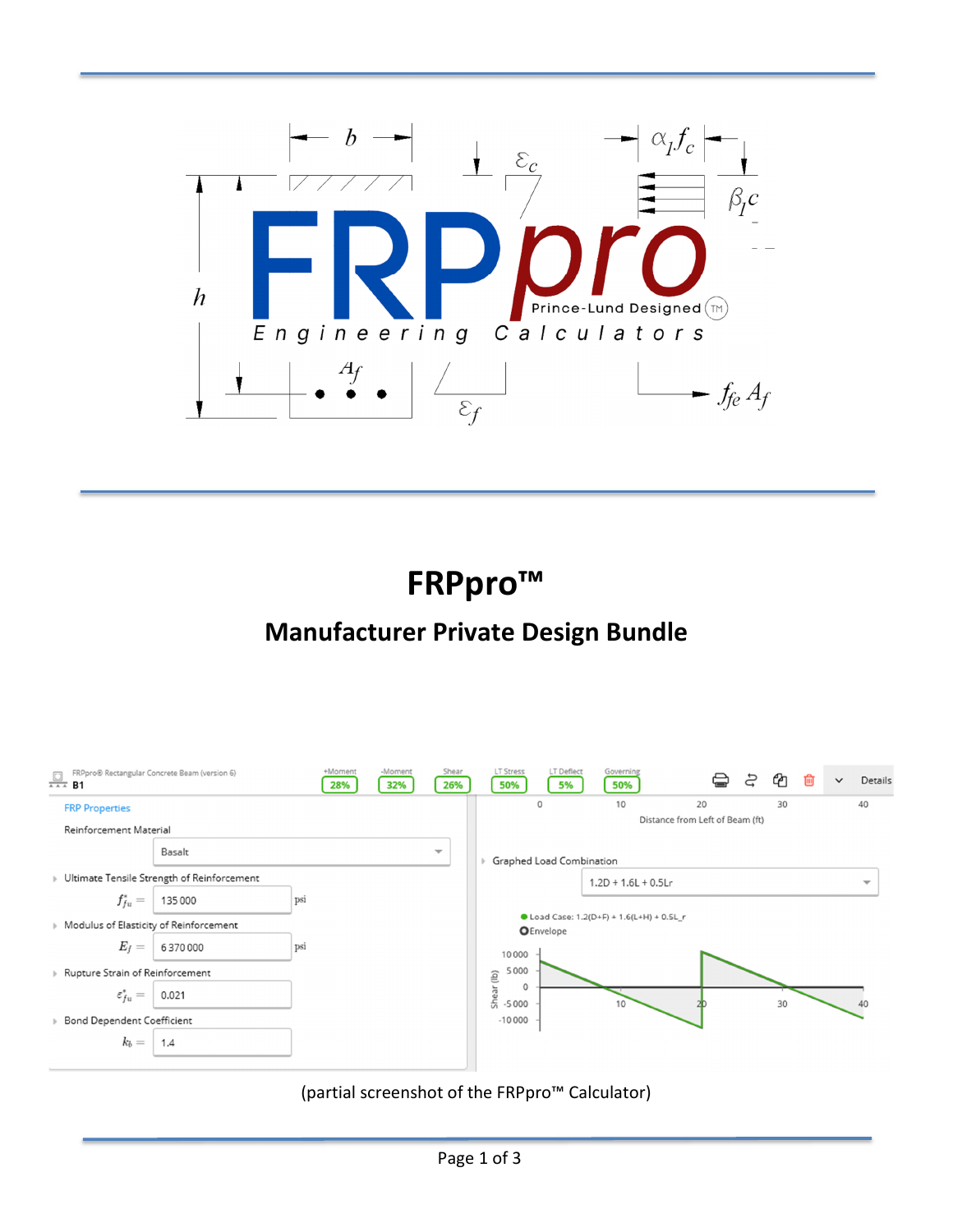

## FRPpro™ Overview

FRPpro™ calculators, designed by Prince-Lund Engineering, PLC, is a cloud computing set of calculations used to calculate the strength and adequacy of concrete structural members reinforced with fiber reinforced polymers (FRPs).

FRPpro™ calculators are powered by the ClearCalcs™ platform, a cloud computing service that hosts various types of structural engineering calculators.

#### FRPpro™ Benefits

 $\checkmark$  Design FRP reinforced members easily

- $\checkmark$  Finite element load analysis
	- $\checkmark$  Self-checking

 $\checkmark$  User friendly section and FRP bar configurations

 $\checkmark$  Automated calculations after each input

- $\checkmark$  Displays the math No "black box" calculations  $\checkmark$  ACI 318 and 440.1 compliant
- $\checkmark$  Cloud Computing Design from any connected computer

## FRPpro™ Private Design Bundle

Created and pre-populated with a manufacturer's FRP bar material properties, Prince-Lund Engineering offers a Private Design Bundle of FRPpro™ calculation tools, training, and support. Included in the FRPpro™ Private Design Bundle:

#### **1. FRPpro™ Calculator License**

One full FRPpro™ Calculator user license. This license grants the user with the ability to design FRP reinforced concrete members in the current versions of ACI 440.1 and ACI 318. A manufacturer will able to design FRP reinforced concrete beams, girders, walls, and one-way structural slabs (walls and slabs are modeled as strips) using its own material properties and a powerful finite element analysis of beams. Currently, the FRPpro Calculator user license includes:

Inputs: Member length, height, and width Concrete strength, weight classification, and cover Coarse aggregate size Multiple spans and support types Bond and environmental coefficients Crack width and deflection limits Longitudinal bar size and layers Stirrup bar size, number of legs, spacing, and angle of inclination Distributed, line, point, and moment loads